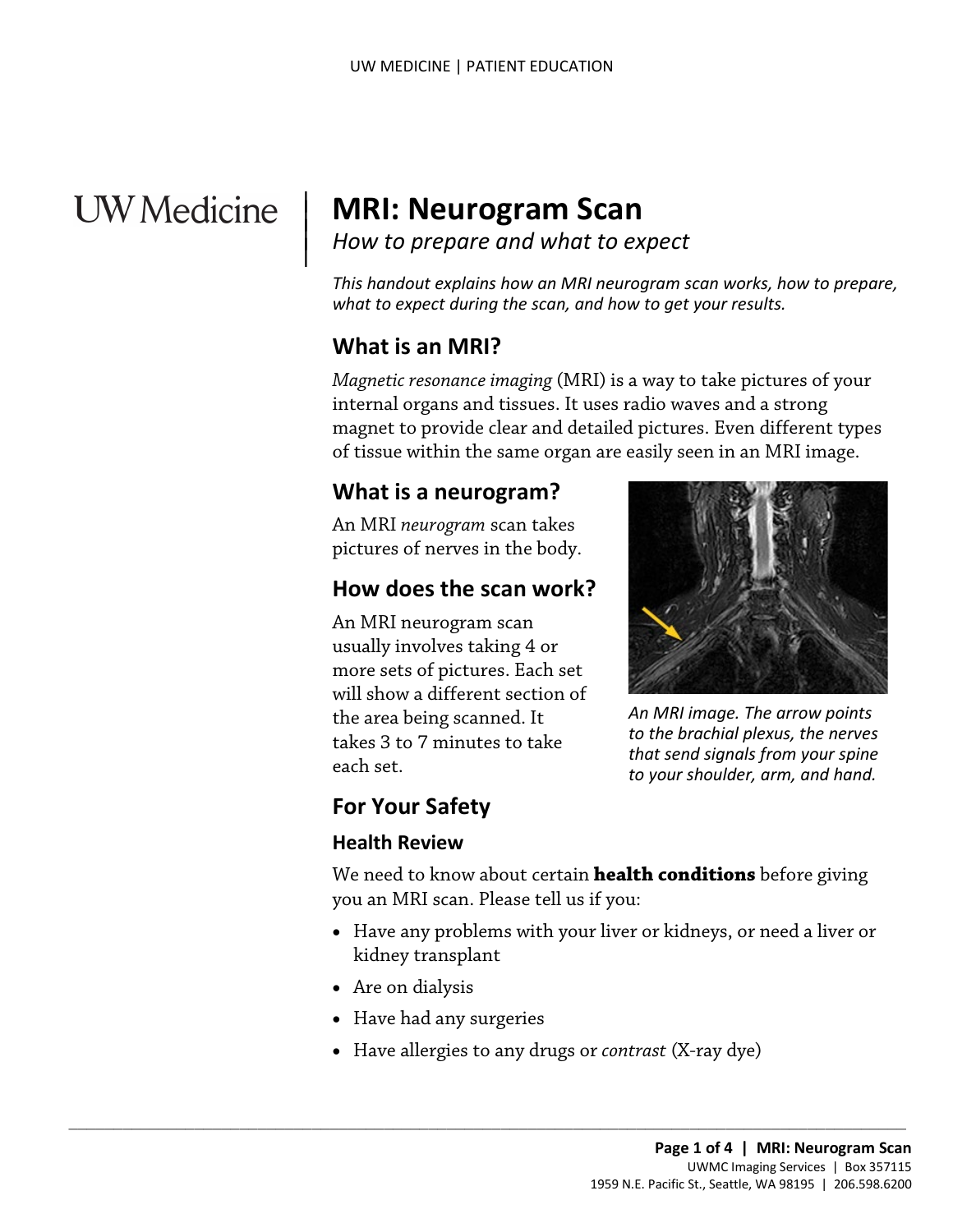#### **Screening for Metal**

#### **If you have any metal on or in your body, an MRI can harm you.** The strong MRI magnet will pull on any *ferromagnetic* object,

such as iron and some other metals. This is why we need to know if you have any metal in or on your body before we give you an MRI scan. Even small amounts of metal that will not harm your body can ruin the MRI image.

Please tell MRI staff if you have:

- Aneurysm clips, a heart pacemaker (or artificial heart valve), an implanted port, an infusion catheter (such as Port-o-cath, Infusaport, or Lifeport), an intrauterine device (IUD), any metal plates, clips, pins, screws, or surgical staples, a prosthetic hip, or any implanted metal object in your body
	- 4 to 6 weeks. If needed, we may do an X-ray to check for metal. – Most times, surgical staples, clips, plates, pins, and screws are not a risk during MRI if they have been in place for more than
- Tattoos or permanent eyeliner
- Medicine patches
- A bullet or shrapnel in your body
- Ever worked with metal
- • Tooth fillings or braces
	- Dental work is not usually affected by the MRI, but fillings and braces may distort pictures of the face or brain.

#### **How do I prepare?**

- Please talk with your referring provider if you have any concerns about managing pain or anxiety during your MRI scan.
- *Women:* Tell your provider if you are pregnant or breastfeeding, or if there is any change you could be pregnant.

#### **On the Day of Your Scan**

- • **Remove anything that might contain metal.** This includes:
	- Makeup and nail polish

 $\_$  ,  $\_$  ,  $\_$  ,  $\_$  ,  $\_$  ,  $\_$  ,  $\_$  ,  $\_$  ,  $\_$  ,  $\_$  ,  $\_$  ,  $\_$  ,  $\_$  ,  $\_$  ,  $\_$  ,  $\_$  ,  $\_$  ,  $\_$  ,  $\_$  ,  $\_$  ,  $\_$  ,  $\_$  ,  $\_$  ,  $\_$  ,  $\_$  ,  $\_$  ,  $\_$  ,  $\_$  ,  $\_$  ,  $\_$  ,  $\_$  ,  $\_$  ,  $\_$  ,  $\_$  ,  $\_$  ,  $\_$  ,  $\_$  ,

- Hairpins
- Jewelry
- Glasses, hearing aids, and any removable dental work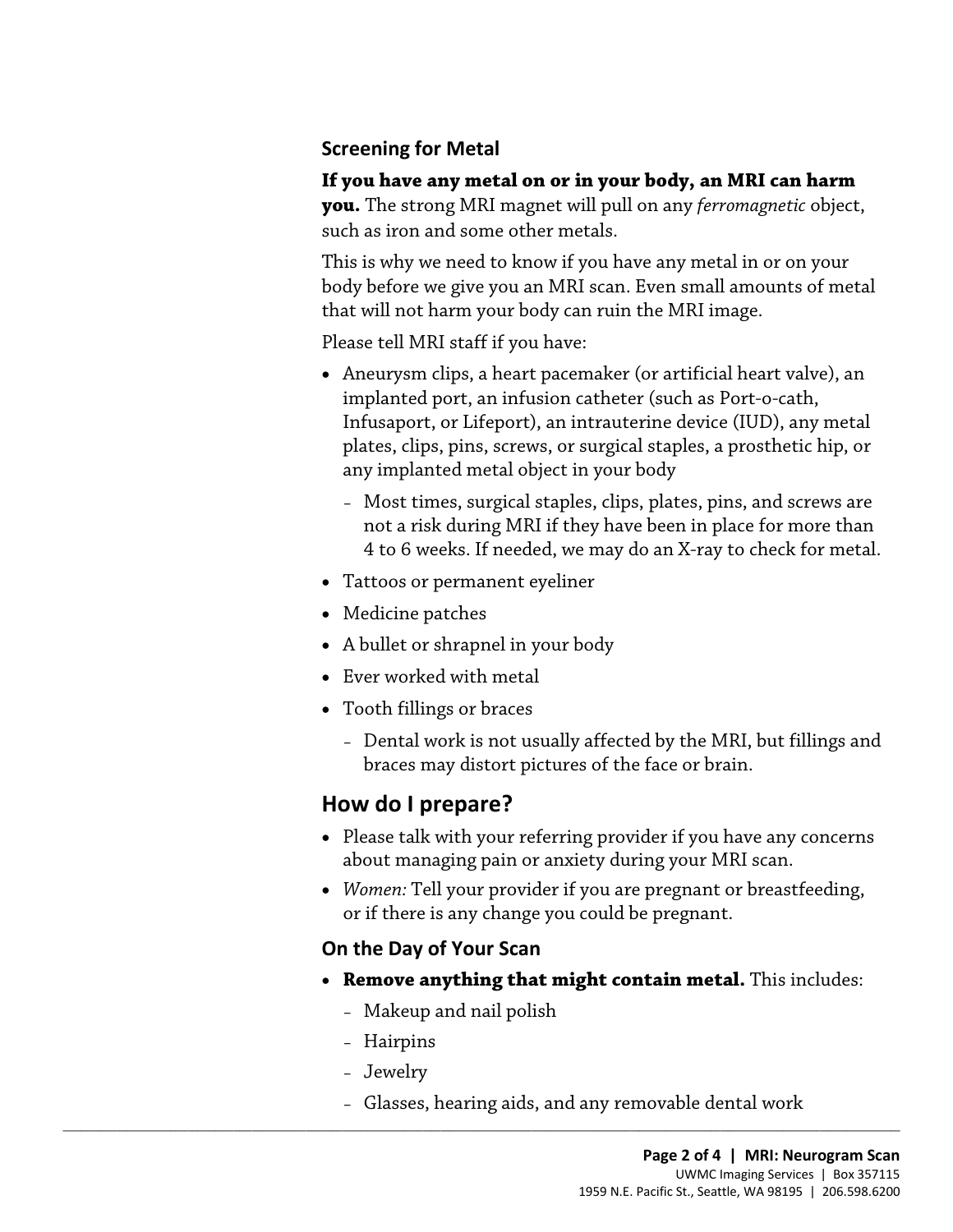- You must change into a hospital gown before your scan. We will give you a gown when you arrive in the MRI department.
- drug, we will ask you to remove it. • If you have an insulin pump or a patch that delivers any type of
- any chance you could be pregnant. • *Women:* Before the scan begins, tell the technologist if there is

## **What happens during the scan?**

- body that will be scanned. • You will lie on a sliding table. A device called a *surface coil* is in the table. We will place another surface coil over the area of your
- halfway inside the MRI unit. • The technologist will move the table so the area being scanned is
- • The technologist will leave the room to take the pictures. You can talk with the [technologist](javascript:glossAry() through an intercom at any time.
- The scan usually takes 20 to 45 minutes.
- • We will ask you to hold very still as each picture is taken.
	- If your neck is being scanned, keep your mouth and head as still as you can. Do not swallow while a picture is being taken.
	- area as still as you can. – If your low back, elbow, or knee is being scanned, keep that

No matter what area is being scanned, do your best to keep your entire body still. Moving any part of your body could cause blurry pictures.

- tissues or blood vessels easier to see. If you will receive contrast: • Sometimes, an injection of contrast is used to make certain
	- Your doctor will talk with you about it before your scan.
	- *Women:* Tell your doctor if there is any chance you could be pregnant.
	- You will receive the injection about halfway through the scan.
	- It will be injected through a small needle and an *intravenous*  (IV) line in your arm or hand vein.
- After the scan:

 $\_$  ,  $\_$  ,  $\_$  ,  $\_$  ,  $\_$  ,  $\_$  ,  $\_$  ,  $\_$  ,  $\_$  ,  $\_$  ,  $\_$  ,  $\_$  ,  $\_$  ,  $\_$  ,  $\_$  ,  $\_$  ,  $\_$  ,  $\_$  ,  $\_$  ,  $\_$  ,  $\_$  ,  $\_$  ,  $\_$  ,  $\_$  ,  $\_$  ,  $\_$  ,  $\_$  ,  $\_$  ,  $\_$  ,  $\_$  ,  $\_$  ,  $\_$  ,  $\_$  ,  $\_$  ,  $\_$  ,  $\_$  ,  $\_$  ,

– We will ask you to wait while we check the pictures for quality. We may take more pictures, if needed.